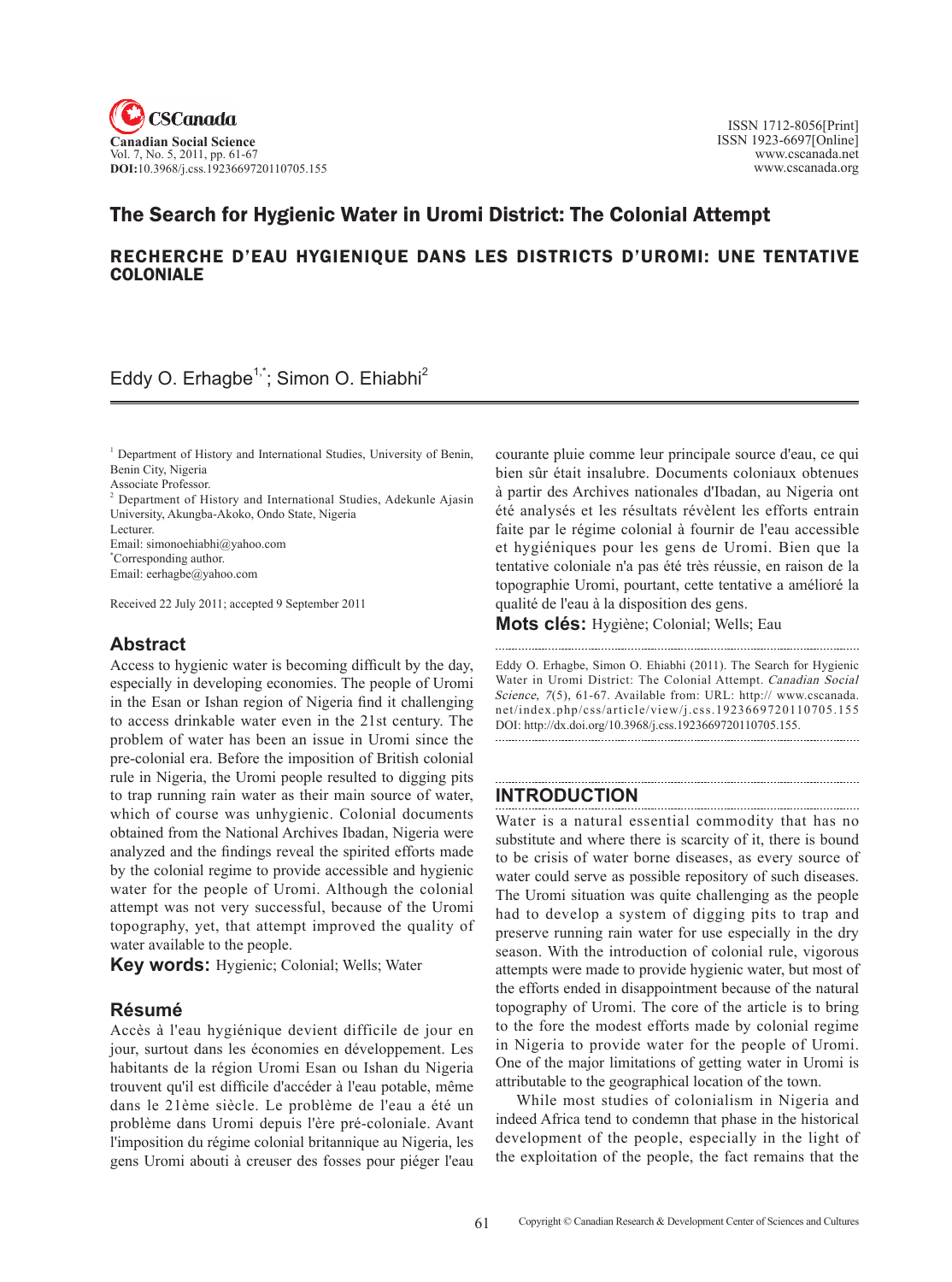period witnessed certain improvements in the social lives of the people. It is in this last context that the effort of the colonial administration to improve on Uromi peoples' access to improved hygienic water is evaluated. It is worthy of note that subsequent independence administrations in the area continued to contend with this issue of getting potable water for the people and until recently the challenge remained quite daunting. The colonial intervention set the pace in providing hygienic water for the people of Uromi.

### **GEOGRAPHY OF UROMI IN ISHAN**

The people of Uromi belong to the larger family of Ishan people. The colonial authority in some cases spelt Esan as Isan, Ishan or Isa depending on the relative competence of the colonial correspondent in the indigenous language of the people. But the right spelling is Esan pronounced as A-SAN. For the sake of our discussion, Ishan and Esan are used interchangeably to emphasize that the words refer to the same people and region.



#### **Figure1 Edo State Showing EsanLand**

The Ishan region falls within longitude  $5^030^17^03^1$ and latitude  $5^030^1$  north and  $7^030^1$  east of Benin City, the capital of Edo State of Nigeria (Okoduwa, 2007, p. 1). The people occupy a land mass covering about 2987.52 square kilometers (Omo-Ojugo, 2004, p. 4) comprising the following communities, though not listed in order of evolution: Amahor, Emu, Egoro, Ekekhenlen, Ekpoma, Ewu, Ewohimi, Ewossa, Ewatto, Ekpon, Ebelle, Idoa, Igueben, Irrua, Okhuesan, Ozigholo, Ohordua, Okalo, Oria, Opoji, Ogwa, Orowa, Ogun, Ubiaja, Ugboha Ujiogba, Ugbegun, Ukhun, Urohi, Uromi,

and Udo (Osagie, 2007). The Ishan territory lies in the northern zone of the Nigerian forest region. The border communities to Ishan are Etsako in the North East, Owan in the North West, Orhionmwon, and Ika of the Delta in the South and South East respectively (Okoduwa, 2007, p. 1). The topography of Ishan can be divided into two broad lines: the plateau, and lowlands (Ibid). Communities such as Uromi, Ubiaja, Ekpoma, Ugboha, and Irrua are to be found on the Plateau, while Emu, Ohordua, Emohimi and others settle in the lowland (Ibid).

Ishan communities began as agrarian settlements of four centers before the 15th century, which were Irrua, Ekpoma, Uromi and Ugboha, but by 1900, all the communities had emerged (Okoduwa, 2002, p. 23- 25). They are commonly referred to as Ishan or Esan because of their common cultural practices as reflected in language, dressing, norms, values, etc. though with some variants. The people speak a variant of the Edo language, which language experts believe began to separate into various strands about 4,500 years ago (Flight, 1981, p. 52). The Ishan language is classified under the Edoid languages of the eastern sub-branch of the Kwa group of Niger-Congo (Omo-Ojugo, 2004, p. 3-4).

### **LOCATING UROMI**

Okojie divides Ishan into two groups: Ishan A and Ishan B. Accordingly, Ishan A comprises the earliest kingdoms in Ishan located on the "waterless plateau" (Okojie,1994, p. 2) and Ishan B made up of those on the lowlands rich in water and luscious vegetation (Ojiefoh, 2002, p. 1). Uromi falls in the Ishan A group and "lies between latitude  $6\frac{1}{2}0$ north and 70 west of the equator,. . . and longitude 660C and 6½0 of the Greenwich Meridian" (Butcher. 1982, p. 240). Uromi is one of the earliest settlements among the present thirty–one kingdoms in Ishan (Okoduwa, 2002, p. 23-25) and its neighbors are the Kukuruku (Owan/Etsako) in the north, Irrua in the north-west, Ugboha and Ubiaja in the south, Ugbegun and Igueben on the south-east (Butcher. 1982, p. 240).

Uromi is made up of twenty villages and they are located approximately on a landmass of not more than 60 square miles (Ibid). These villages are Amedokhian, Arue, Awo, Ebhoiyi, Efandion, Egbele, Eguare, Ekhue, Eror, Idumoza, Ivue, Obeidu, Onewa, Oyomon, Ubierumu Ne-uwa, Ubierumu Ne-oke, Ukoni, Unuwazi, Utako and Uwalo (Osagie, 2007, p. 1). Among the Esan plateau dwellers, Uromi stands topmost on the plateau sitting at about 1000 feet above sea level, (Butcher. 1982, p. 240) with the village of Ivue occupying the highest point on the Ishan plateau with about 1,490 feet above sea level (Okojie, 1994, p. 2). Underlying the plateau is "the lignite group of rocks consisting of clay, fine grained sands, lignite and carbonaceous clay"(Geography of Ekpoma, 1983, p. 7).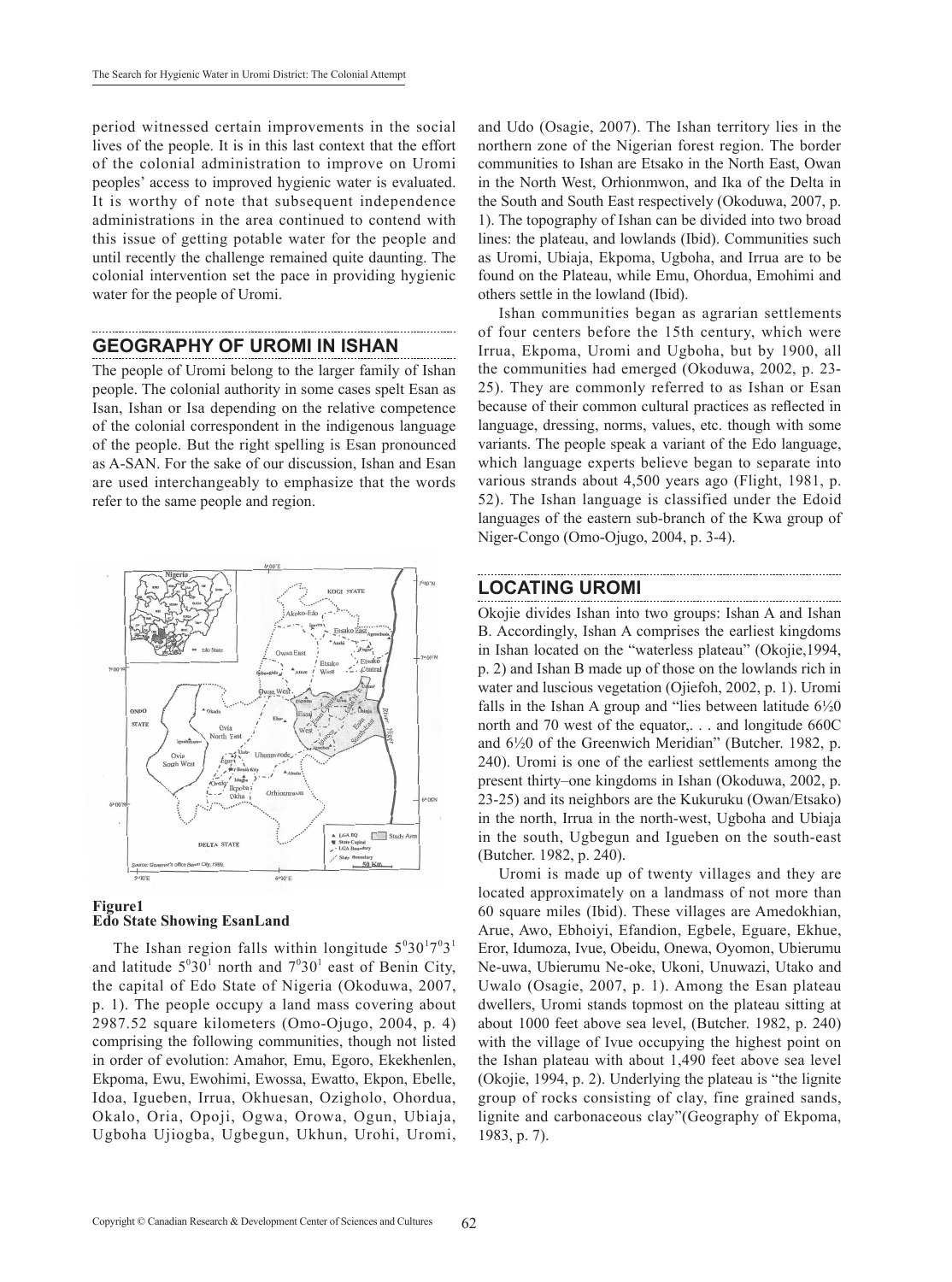# **PRE-CO L ONIA L A T T E M P T A T GENERATING WATER**

Being a plateau region, the people of Uromi had great difficulty in accessing drinkable water, which made the inhabitants to undertake "a distance of at least six miles to go for water, some to Ubiaja and some northwards" (Butcher. 1982, p. 240). It is this challenging water situation that may have informed Okojie's description of the region as "waterless Esan plateau." This did not mean that water did not exist on the plateau, but it was insufficient to meet the demands of the people due to the depth of the waterbed which made it difficult to sink deep water well. Before British colonial rule in Esan, the people of Uromi and other communities on the plateau had intelligently responded to the water crisis by constructing what may pass as modern day water reservoirs. These plateau people dug deep ponds Oghodo, where they stored dropping and running water from rainfall during the wet season, and dispensed the water for community needs in the dry season (Okoduwa, 2007, p. 5). Tattam who witnessed the utility of the pits commented thus;

The water supply of most of the inhabitants of the plateau is obtained from pits dug in the red earth. These may be up to fifteen yards in width and ten feet deep. They are usually situated on the sides of "streets" in villages and if rainwater does not drain into them naturally, a small dam is thrown across the street to intercept and divert it. The sides and bottom of the pit are battered in order to render the earth compact and less pervious to water….The inhabitants in time past, observing that these particular pits conserved their water better than others, may have agreed to use them as reserves. The main objection to the water obtained from pits [is] that…the quality of the water is poor owing to its high content of red clay and contamination. Some of the inhabitants declare that they prefer it to clear water (NAI ID 255, Vol, 1).

The Christian missionaries were the ones who first taught the people the art of generating clean water. As Okosun remarks, "Fr. Corbeau taught them to mix the colored water with the red earth and to stir the mixture vigorously. This was allowed to settle and in a few minutes, all the dirt would settle down to the bottom leaving clean colorless water on top. This was carefully drained out and boiled to render it fit for drinking" (Okosun, nd:26). This method was so crude that it was incapable of actually purifying water, as water borne diseases were rampant among the people. The continuous digging and maintenance of these ponds created the various Benin-like moats Iyala in Esan as evident in Uromi. The presence of these moats in Uromi was mistaken by Obata as part of the extension of the Benin moats (Obata, 1996, p. 319). Rather than that being the case, the moats were dug by early settlers to serve their water needs as already explained. However, with the establishment of colonial rule attempts were made by the colonial authority to provide clean and hygienic water to serve the needs of the community.

## **IMPOSITION OF COLONIAL RULE**

With the effective occupation of Uromi by the British in 1901, the whole of Ishan had come under effective British colonial administration. Meanwhile, the whole of Nigeria had earlier been administratively divided into Provinces headed by Residents with the former Benin kingdom being one of the Provinces with headquarters in Benin. The Benin Province was divided into five divisions of Benin; Ishan; Kukuruku; Agbor and Asaba headed by District Officers (DO), while the Ishan Division was further sub-divided into five districts of Ubiaja; Uromi; Irrua; Ekpoma and Ewohimi under the supervision of former traditional rulers who were now designated as District Heads with headquarters at Ubiaja. The two pillars of administration introduced by the colonial regime to administer the Nigerian territory were the Native Administration and Native Courts (Adewoye, 1977). The Native Administration replaced traditional form of government while the Native Courts now performed the previous duties of the traditional judiciary.

# **COLONIAL ATTEMPT AT PROVIDING WATER**

**Erection of Water Tank in 1916:** To ameliorate the water crisis in Uromi, the colonial authority under Mr. Falk, the District Officer (D O), Ishan Division wrote to the Resident to encourage the erection of more water tanks to reserve rain water, especially for traveling and visiting Europeans (NAI BP 67/1916). The erection of the water tanks was first carried out by the Education Department of the Native Administration in Uromi "Primarily for the school staff and incidentally Europeans staying at or passing through Uromi and who might want drinking water are also supplied" as stated by the Inspector of schools (Ibid). Though citizens of Uromi were not the primary target for the erection, but it marked a milestone in bringing to the awareness of the people, a possible and more hygienic alternative to the traditional methods of water generation and preservation. There was however further attempt to increase the access to water and this led to the development of well sinking.

### **SINKING OF WATER WELLS**

The compelling need for water not only for Europeans but also citizens of Uromi compelled the colonial authority in the Division to embark on the sinking of water wells around Uromi. The services of six professional well diggers were secured from the city of Kano, Nigeria to carry out the exercise in 1928 (NAI BP 170/1928: Vol, A). As hard as the diggers tried, the site of water was no where near and that frustration led to the initial abandonment of well sinking in Uromi. In paragraph 20 of his Annual Report for 1929, the D. O. Ishan Division, expressed his frustration when he stated,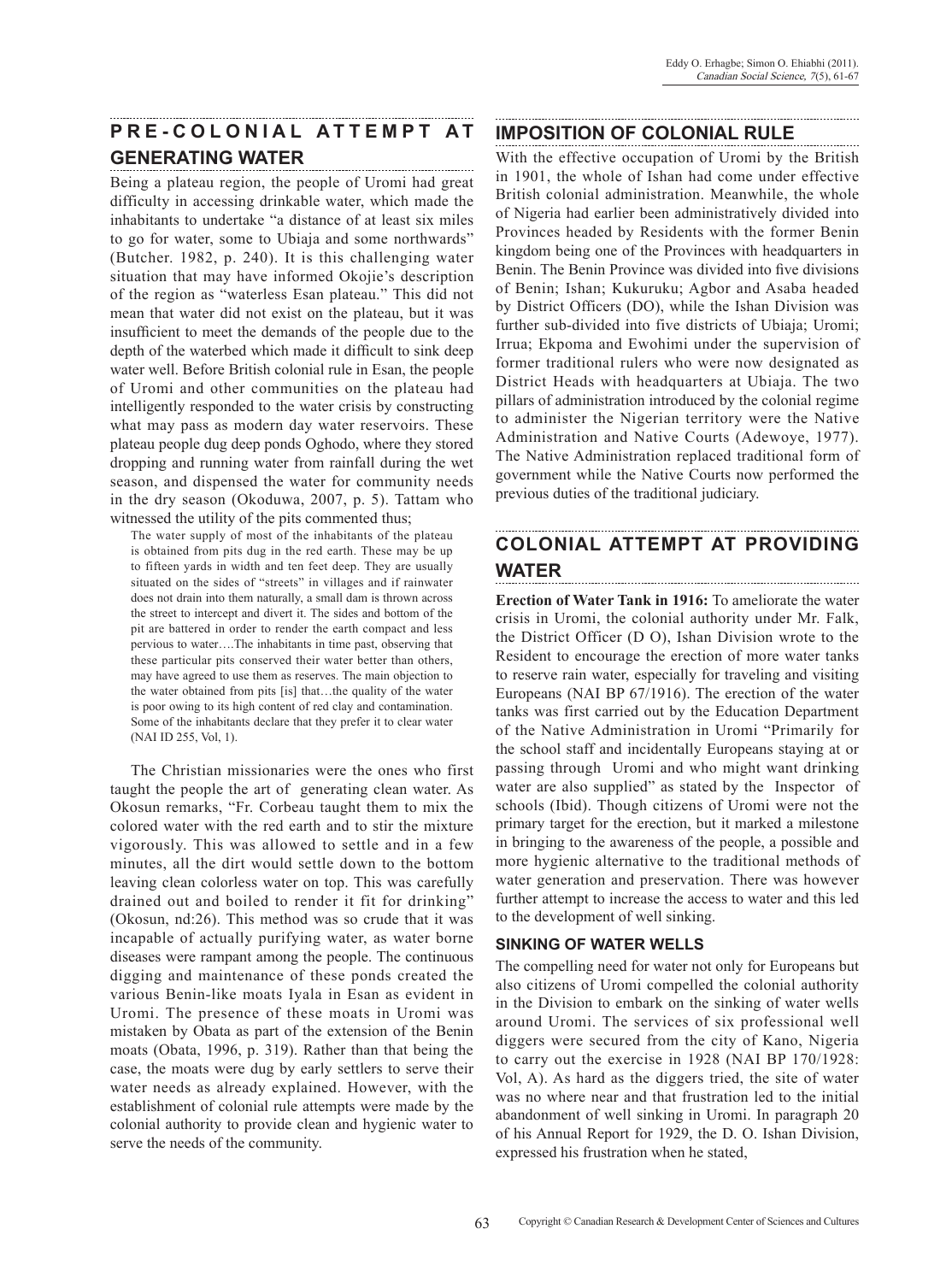the wells at Uromi were abandoned by order of the Resident when they had been sunk 140 feet without finding water. This was a very disappointing result as I had hoped to find water at about 40 feet and sink numerous wells throughout the Division. The dearth of water is a real hardship for many towns during the dry season but I am at a loss to know how to remedy it. The matter has been referred to the Geological Survey Department by the Resident (NAI BP 162/1929: D).

Indeed, the Resident, Benin Province had written to the Honourable Secretary, Southern Provinces, Enugu in a memorandum dated  $27<sup>th</sup>$  May, 1929 requesting for the assistance of the Geological Department in locating possible waterbeds because of the hapless search for water and the hardship caused by the situation (NAI BP 131/1929). The Director of the Geological Survey, replied the Resident that one of its staff, Dr. Bain had visited the site of the wells on his way from Asaba to Lokoja and made some observations, but that the Resident should provide answers to the questionnaire sent, as answers provided "would give some assistance in estimating the possibility of water being found at reasonable depths at Uromi" (Ibid). And this was forwarded to the D. O Ishan Division by the Resident in a correspondence dated 26th July,1929 (Ibid) and on the 30th of the same month, the Resident demanded to know from the D.O if he had complied with the Director's request (Ibid). The D O informed the Resident that he had complied and forwarded the request directly to the Director (Ibid), and in turn the Director sent the observation and recommendation of Dr. Bain on the water crisis in the Ishan Division to the Resident, Benin Province through the Secretary Southern Provinces, Enugu (Ibid).

Dr. A.D.N Bain's preliminary investigation on how to improve the supply of potable water in the Ishan Division revealed among other observations that the people obtained their water from ponds and that of the four Ishan Communities of Uromi, Irrua, Opoji and Ekpoma visited, Uromi and Irrua were in desperate need of water and that the Uromi situation was worse (Ibid). Dr. Bain explained that the difficulty of reaching water after about 140 feet depth was reached was because Uromi "is situated on high sandy ground and no definite water course passes through the town" (Ibid) and therefore recommended that sinking of experimental wells should be undertaken by the water supply section of the Geological Department (Ibid).

In line with Dr. Bain's recommendations, the Resident, Benin Province wrote from Ubiaja to the Honourable Secretary, Southern Provinces, Enugu requesting for a more detailed investigation of the area and the likely cost of sinking new wells at Uromi so that the Native Administration in the Division could raise money for the undertaking. The Resident also added that the Medical Officer in charge of the Division had informed him that the most common diseases in Uromi were water-borne and therefore pleaded for an urgent intervention in saving the local inhabitants from the health hazard (Ibid).

As a result of the inaction after about nine months from the last communication between the Resident, and the Geographical Department, the District Officer, Ishan Division was compelled to write to the Resident, Benin Province informing him of the Division's preparedness to undertake Bain's recommendations and pleaded that experts should be sent to the Division to access the financial cost of the undertaking (Ibid). Pending the arrival of experts from the Geological Department, the Resident therefore mandated the Divisional Engineer, Public Works Department, Benin Division to undertake an investigation of the wells in the Ishan Division and make recommendations.

The Engineer, at the end of his investigation did a preliminary report on the Uromi water supply scheme and sent copies to the D O Ishan Division, which contained among others the financial implication of improving the quality of water supply in the Uromi community. He put the cost estimate at about 2,920 pounds for the purchase and installation of pumping plant, pump house and store; rising main, water shop and running cost (Ibid). The engineer also suggested the erection of over head tanks that could contain about 16,000 gallons of water per day from which water would be sold to the local at one penny per gallon (Ibid).

With this new information, the Resident had to write to the Surveyor – General, Lagos to send one of his experts to come and ascertain the data presented by the engineer before the arrival of the Geological Surveyor Department (Ibid). The Resident memo was acknowledged but the Surveyor-General did not make any commitment whether he would send any member of his staff to the Ishan Division as requested by the Resident (Ibid). Fortunately, the Director of the Geological Survey wrote to the District Officer, Ishan Division and requested from the D O to furnish him with the size of Uromi population and likely depth of well required (Ibid). The D O promptly responded to the above request from the Director of Geology that a well of not more than 200 feet would be required for a population of about 22,000 persons in the communities the well would be sited (Ibid).

The Director of Geological Survey therefore promised the D O that he would make "an officer available early in November for work in your Division. He will devote himself to a close examination of the subsurface water supply which now seems the only hope of the area" (Ibid). And in a later communication to the Resident, Benin Province, the Director, Geological Survey of Nigeria informed the Resident that Dr. C.M. Tattam, a geologist would be in the Ishan Division from mid-November 1932 for geological investigation of water supply in the Division (Ibid).

### **TATTAM'S RECOMMENDATIONS**

Dr. C.M Tattam took into consideration the observations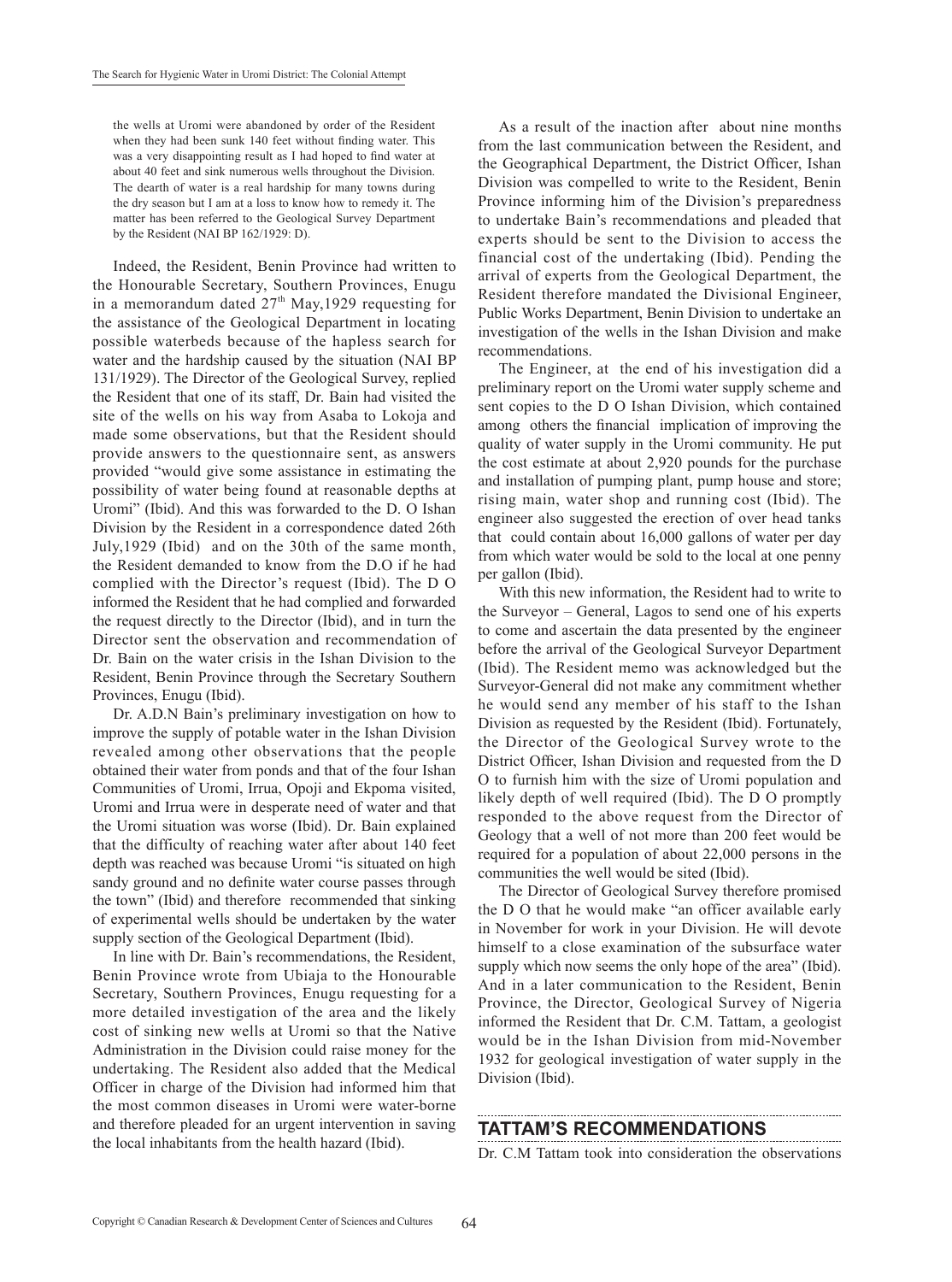of Dr. Bain and that influenced the extensive and comprehensive investigations that he carried out in the whole of Ishan Division. The Investigation involved the use of the electrical resistivity method to prospect for water and discovered that groundwater was heavy in Irrua and thin in Uromi. And as such the chances of getting water in Irrua at about 150 feet deep well was high unlike in Uromi, especially at Ivue. Tattam agreed with Bain that the sandy nature of the Ishan Plateau made it difficult to reach water, but went further to add that the most challenging factor in getting water in this region was the geological composition of the Ishan Plateau. That is, a dipper level in to the earth crust revealed less sand but cement–like clay that made it difficult for groundwater to penetrate to the surface (NAI ID 255, Vol, 1).

Details of Tattam's investigation therefore determined his recommendations on the available possibilities to improve upon the water scheme in Uromi. He made his recommendations on the basis that the Province would adequately budget for the water scheme as funding the under listed project was germane to the success of the outcome of the investigation (Ibid). Tattam therefore recommended the following;

a. **Surface Supply:** This would mean to improve on the existing pre-colonial system of generating water through the pit practice by constructing a fitter bed of concrete to reduce the amount of red sand washed along with the running rain water.

b. **Supply from Spring:** that it would cost the Division between 20,000 to 30,000 pounds to link all the functioning springs in the Division with pipes to be distributed in a network of well laid out piping plan that would require installation of pumping machines in strategic locations including the villages of Erro, Idumuoza, Eguarre, Oyomo, Amedokhian to Efandion all in Uromi.

c. **Groundwater Supplies:** This would take its course from the Irrua swamp and pumped in connection with other sources of groundwater throughout the Division in the same distribution plan as recommended in B.

d. **Sinking of wells:** that sinking of wells would be cheaper as it would cost just about 100 pounds to sink one starting from Uromi because "the need for water is greatest in Uromi district", but wondered if the people would draw water from wells of 100 feet or more deep. However the sinking of a minimum of 17 wells was recommended to be sited at one in Ekpoma, four at Irrua and 12 in Uromi. The distribution of these wells was influenced by the approximate size of population in the areas that required water most as Ekpoma and Irrua had about 4,000 respectively, while Uromi alone had about 22,000 inhabitants. Wells raging from 70 to 120 feet deep were beaconed to be dug in the following Uromi villages, Ivue 3, Arue 2, Idomuoza 1, Error 1, Utako 1 and Egbelle 4 (Ibid).

e. **Drilling:** Deep drills were also recommended when

available that would enable the sinking of boreholes starting from Ivue and from there water would be distributed to other parts of the plateau. In the alternative, suspected heavy water bed could be excavated and concrete walls constructed in the escarpment to hold water and also to prevent collapse.

Finally, Tattam maintained that if funding was slow, the initial scheme could begin with sinking 4 wells in Uromi, 1 in Ekpoma and the possibility of pumping water from the Irrua swamp to serve its environs and that these wells should be sunk at points closer to high groundwater channels.

# **IMPLEMENTATION OF THE RECOMMENDATIONS AND ITS IMPACT ON THE COMMUNITY**

The reports of Bain and Tattam tilted towards well sinking in their recommendations. On the basis of the recommendations the United African Company (UAC) was commissioned to sink wells in Uromi and Irrua from 1933 (NAI ID 255: I). In that same year, water was struck at Irrua, and later in 1938 some amount of water was found in Uromi (Butcher, 1982, p. xviii). The efforts of colonial authority to provide water for the people of Ishan Division and Uromi in particular to some extent transformed the societies technology of generating water

### **IMPACT ON THE COMMUNITY**

The impact of colonial generation of water on the community manifested itself in three ways; surprise, shock, and anger.

**Surprise:** the people were much accustomed to their traditional method of digging shallow pits to trap and preserve rain water as rightly observed by Tattam. But with the introduction of the technology of well sinking and eventual provision of well water, some members of the community were fascinated. This fascination came with its own suspicion as captured in the narrative of Pa Imoisili of Uromi that the people did not initially understand the health benefit of the 'new' kind of water, but that they were more fascinated with the mystery of bringing water from the ground different from the kind known to them. In fact, he went further to stress that it took some time and conviction before majority of the people decided to partly domesticate the 'white man's water', while there were those who, out of ignorance and phobia of the depth of the wells refused to have anything to do with water from the well and preferred the traditional pit system (Imoisili, 2008).

Dr. Tattam observed that the people of Uromi tended not to be emotional about the sinking of well when compared with the desire to fetch from the pit and concluded with the expectation that "perhaps the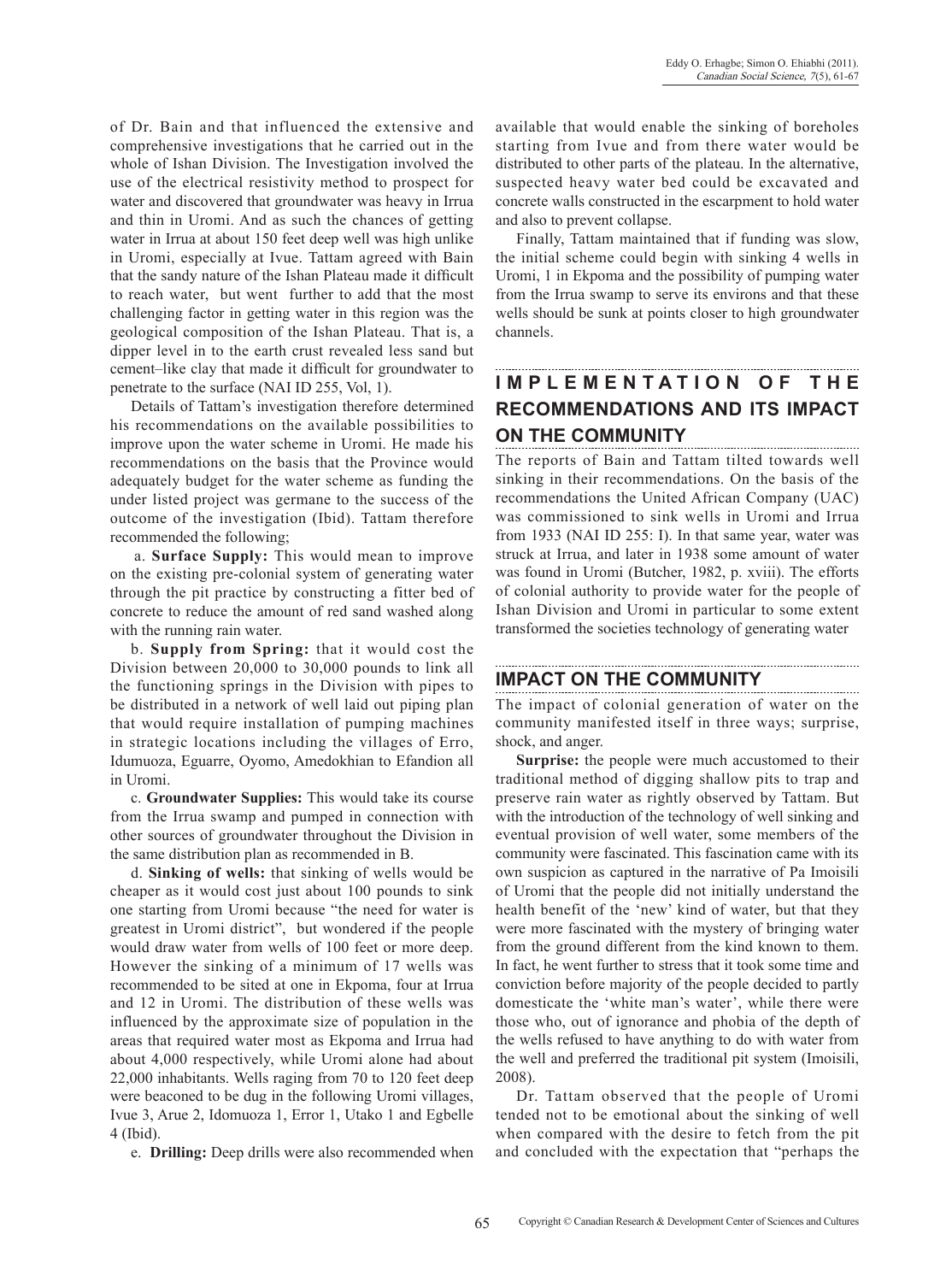people would change with time as soon as they come to appreciate the new development" (NAI ID 253, Vol, 1) The surprise and suspicion should be expected from a people not used to water well technology.

**Shock:** For some members of the community, their surprise and suspicion developed into morbid apprehension for some reasons. The depth of the wells was shockingly way beyond what they were customarily used to, as their pits were not deeper than 10 feet. The psychological stress was perhaps observed by Tattam as he noted in his recommendation whether the community would fetch from wells as deep as 100 feet or more. The people's suspicion of the danger of deep wells was heightened in 1941 with the death of a school teacher who fell into one of the deep wells in Uromi (NAI ID 727/1941). The immediate impact of the death had a far reaching implication as skeptics began to mobilize the people to resist further sinking of wells in the community (Imoisili, 2008).

Given the above situation, the colonial authority had to reduce its pace of sinking more wells and rather concentrated in maintaining existing ones which further compounded the water crisis in the community as the existing ones were inadequate. So, between 1942 and 1947, nothing much was done to ameliorate the water crisis (NAI ID 727, Vol, I-VII/1942-1947), perhaps due to the hangover of the 1941 incident.

**Anger:** however, by 1948, the colonial authority began to construct concrete underground tanks to reserve water as a partial remedy to the phobia of well, but came up with the new policy that the stored water would be sold to the people in order to raise fund to maintain existing sources of water supply. As stated in the 1948 Annual Report for the Division "at Uromi, two 5,000 – gallon concrete underground tanks have been completed. One of these will fill in the wet season from the Native Court roof. . ." and water sold by water tanks (NAI ID 727, Vol, III/1948). The sale of water was in line with the suggestion made in 1932 by the Benin Divisional Engineer of the Public Works Department. The sale of water with water tanks provoked a violent protest in the community against the King (Onogie), who was the supervisory District Head, for 'conspiring' with the colonial authority to tax the people for fetching water (Ibid).

 There are three interpretations of the rationale that caused the protest. One, that the protest could be understood as an indicator that the people had began to appreciate the convenience of walking short distances to fetch water, therefore the payment of water rate was considered as a deliberate attempt to prevent the people from close sources of water. Two, that water was considered as a free gift from the ancestors and gods, therefore it was so annoying for anyone to impose taxes on god's given water. This interpretation is supported with the fact that the people did not pay any form of money to trap rain water before the emergence of colonial rule in the community. Three, the people expected their king and chiefs to resist and protect them against colonial imposition of water rate. Rather, those expected to protect them, were in fact responsible for the collection of water rate. The protest was therefore a reaction to perceived 'unpatriotic' gesture from their local leaders. Little did the people understand the ideology of colonial policy and that their local leaders were subjected instruments in the hands of the colonial authority.

In the overall analysis, the people of Uromi responded to the provision and sale of water by the colonial regime from a disadvantaged position of ignorance of the nature of colonial rule and advantages of hygienic water.

However, the provision of underground tanks did not stop the maintenance of the wells in Uromi as they were repaired and cleaned in 1949 (Ibid: 1949), and by 1951 new drills were carried out at Ivue to the depth of 805 feet, yet no appreciable water was struck (NAI ID 727/1951). Therefore, to further complement the sinking of wells to ameliorate the water crisis, the Sanitary Officer of the Division, Dr. D. Ungar recommended in his sanitary inspection notes that "something should be done about it and the Native Administration should be approached to build underground tanks . . ." (NAI ID 335/1951). In spite of these efforts, the Annual Reports of 1952 and 1953 in the Division did not reflect any improvement in the provision of water supply (NAI ID 727/1952 and NAI ID 727, Vol, X/1953), even the efforts of the government of the Western Region of Nigeria to construct pipeborne water system did not make immediate fundamental appreciable difference (Butcher,1982, p. xix). At the close of colonial rule in Nigeria in 1960, the Uromi people still trekked some distances to get clean water.

### **CONCLUSION**

One of the major challenges the people of Uromi faced in the pre-colonial era was getting adequate water to meet their daily needs. They tried to adapt, especially by depending on rain water which they ingeniously tried to store. This was not quite effective, especially as the water was to a large extent considered unhygienic. The people had no choice than to make do with what they could improvise at that point in time. Trekking long distances to get water was only meant to complement water derived from the various pits that littered the Uromi communities.

The colonial administration in Uromi in order to address the problem of providing hygienic water for the people adopted a number of measures. The first step they took was to erect water tanks to reserve rain water, which in itself was not radically different from what the people were doing previously. Since this was considered inadequate the administration attempted to sink wells starting from 1928, but had to abandon the efforts, after failure to strike water after digging as far as 140 feet It was in a bid to overcome this challenge that other methods